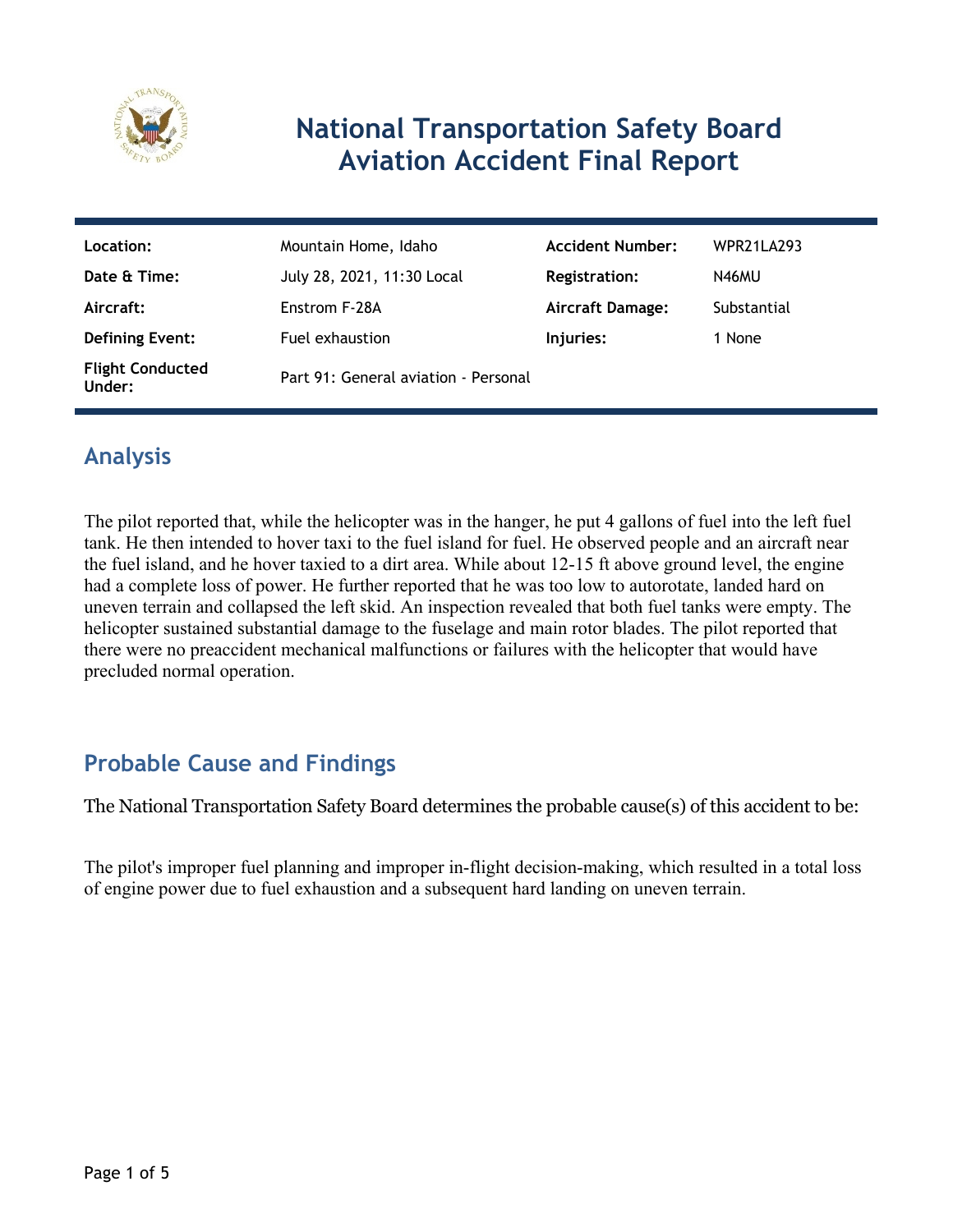## **Findings**

| Aircraft                    | Fuel - Fluid level                             |
|-----------------------------|------------------------------------------------|
| <b>Personnel issues</b>     | Fuel planning - Pilot                          |
| <b>Personnel issues</b>     | Aircraft control - Pilot                       |
| <b>Personnel issues</b>     | Decision making/judgment - Pilot               |
| <b>Environmental issues</b> | Sloped/uneven terrain - Contributed to outcome |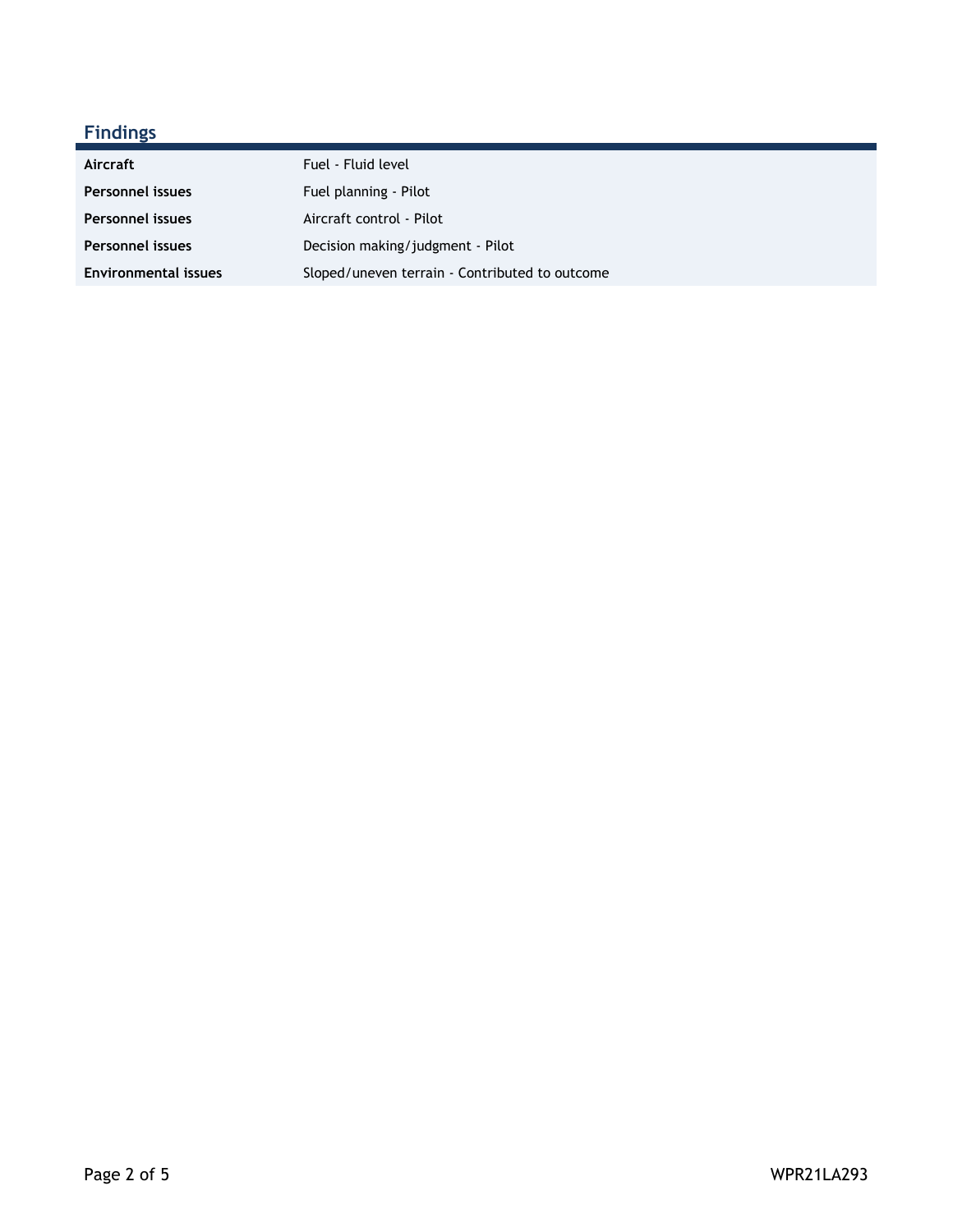# **Factual Information**

#### **History of Flight**

| Maneuvering-hover | Fuel exhaustion (Defining event) |
|-------------------|----------------------------------|
| Maneuvering-hover | Loss of engine power (total)     |
| Autorotation      | Hard landing                     |

#### **Pilot Information**

| Certificate:                     | Private                                                                                                                            | Age:                              | 67, Male        |
|----------------------------------|------------------------------------------------------------------------------------------------------------------------------------|-----------------------------------|-----------------|
| Airplane Rating(s):              | Single-engine land                                                                                                                 | Seat Occupied:                    | Left            |
| <b>Other Aircraft Rating(s):</b> | Helicopter                                                                                                                         | <b>Restraint Used:</b>            | 4-point         |
| Instrument Rating(s):            | None                                                                                                                               | <b>Second Pilot Present:</b>      | No.             |
| Instructor Rating(s):            | None                                                                                                                               | <b>Toxicology Performed:</b>      |                 |
| <b>Medical Certification:</b>    | Class 3 With waivers/limitations                                                                                                   | Last FAA Medical Exam:            | March 11, 2021  |
| <b>Occupational Pilot:</b>       | No                                                                                                                                 | Last Flight Review or Equivalent: | August 25, 2020 |
| <b>Flight Time:</b>              | (Estimated) 3100 hours (Total, all aircraft), 5 hours (Total, this make and model), 2885 hours<br>(Pilot In Command, all aircraft) |                                   |                 |

### **Aircraft and Owner/Operator Information**

| Aircraft Make:                | <b>Enstrom</b>           | <b>Registration:</b>                     | N46MU           |
|-------------------------------|--------------------------|------------------------------------------|-----------------|
| Model/Series:                 | F-28A                    | <b>Aircraft Category:</b>                | Helicopter      |
| Year of Manufacture:          | 1974                     | <b>Amateur Built:</b>                    |                 |
| Airworthiness Certificate:    | Normal                   | Serial Number:                           | 253             |
| <b>Landing Gear Type:</b>     | <b>Skid</b>              | Seats:                                   | 3               |
| Date/Type of Last Inspection: | August 23, 2020 Annual   | <b>Certified Max Gross Wt.:</b>          | 2150 lbs        |
| Time Since Last Inspection:   | 5 Hrs                    | Engines:                                 | 1 Reciprocating |
| Airframe Total Time:          | 3907 Hrs                 | <b>Engine Manufacturer:</b>              | Lycoming        |
| ELT:                          | Installed, not activated | <b>Engine Model/Series:</b>              | HIO-360-C1A     |
| <b>Registered Owner:</b>      |                          | <b>Rated Power:</b>                      | 205             |
| Operator:                     |                          | <b>Operating Certificate(s)</b><br>Held: | None            |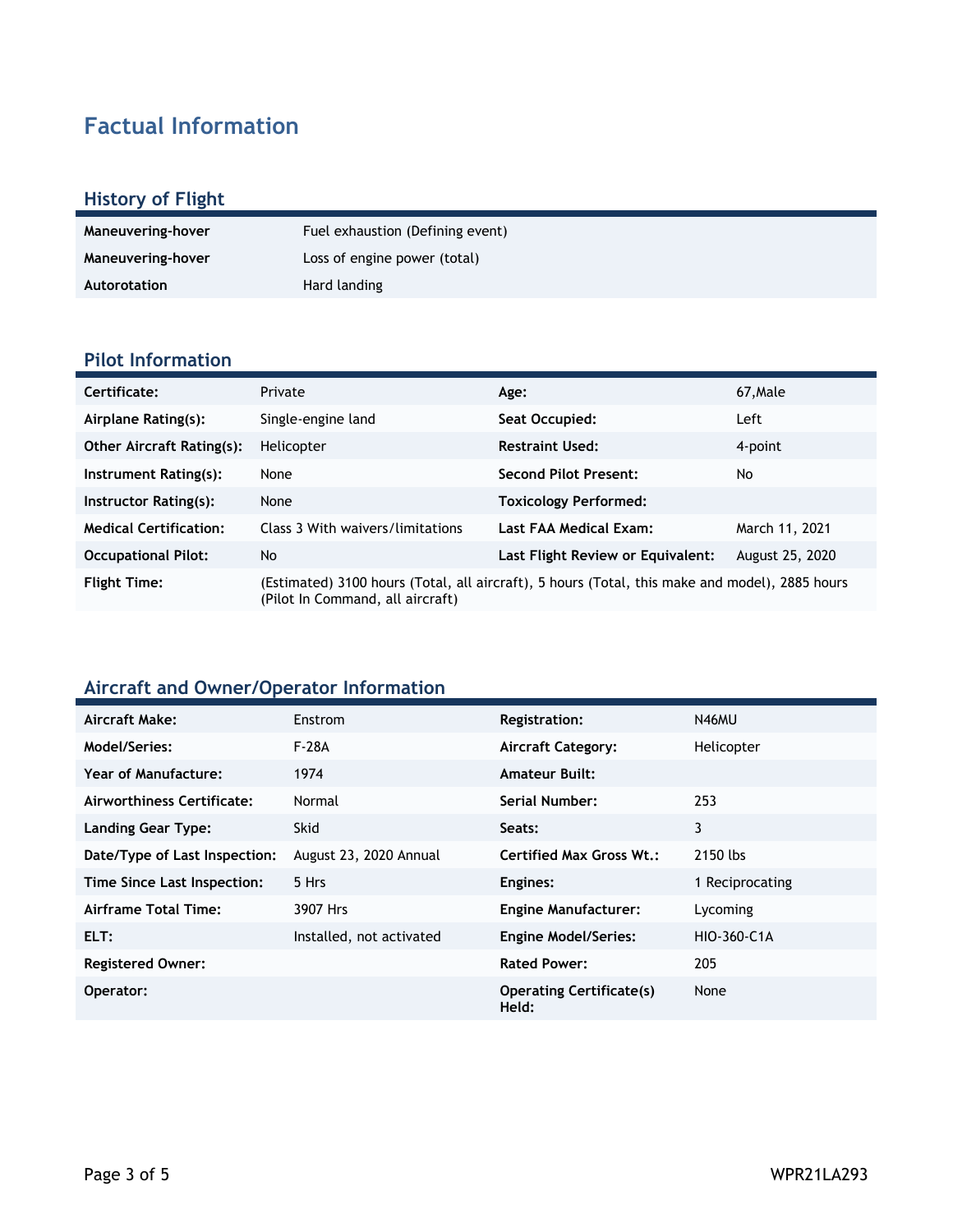### **Meteorological Information and Flight Plan**

| <b>Conditions at Accident Site:</b>     | Visual (VMC)                     | <b>Condition of Light:</b>                     | Day                        |
|-----------------------------------------|----------------------------------|------------------------------------------------|----------------------------|
| <b>Observation Facility, Elevation:</b> | KMUO, 2996 ft msl                | Distance from Accident Site:                   | 8 Nautical Miles           |
| <b>Observation Time:</b>                | 11:58 Local                      | Direction from Accident Site:                  | $231^\circ$                |
| <b>Lowest Cloud Condition:</b>          | Few / 15000 ft AGL               | Visibility                                     | 10 miles                   |
| Lowest Ceiling:                         |                                  | Visibility (RVR):                              |                            |
| Wind Speed/Gusts:                       | 12 knots $/$                     | <b>Turbulence Type</b><br>Forecast/Actual:     | None / None                |
| <b>Wind Direction:</b>                  | $320^\circ$                      | <b>Turbulence Severity</b><br>Forecast/Actual: | N/A / N/A                  |
| <b>Altimeter Setting:</b>               | 30.14 inches Hg                  | <b>Temperature/Dew Point:</b>                  | $31^\circ$ C / $8^\circ$ C |
| <b>Precipitation and Obscuration:</b>   | No Obscuration; No Precipitation |                                                |                            |
| <b>Departure Point:</b>                 | Mountain Home, ID (U76)          | Type of Flight Plan Filed:                     | None                       |
| Destination:                            | Mountain Home, ID                | <b>Type of Clearance:</b>                      | None                       |
| <b>Departure Time:</b>                  | 11:30 Local                      | Type of Airspace:                              | Class G                    |

## **Airport Information**

| Airport:                  | Mountain Home Municipal Airport<br>U76 | <b>Runway Surface Type:</b>                |          |
|---------------------------|----------------------------------------|--------------------------------------------|----------|
| <b>Airport Elevation:</b> | 3166 ft msl                            | <b>Runway Surface</b><br><b>Condition:</b> | Dry:Soft |
| Runway Used:              |                                        | IFR Approach:                              | None     |
| Runway<br>Length/Width:   |                                        | <b>VFR Approach/Landing:</b>               | None     |

### **Wreckage and Impact Information**

| Crew Injuries:         | 1 None | Aircraft Damage:        | Substantial          |
|------------------------|--------|-------------------------|----------------------|
| Passenger<br>Injuries: |        | <b>Aircraft Fire:</b>   | None                 |
| Ground Injuries:       |        | Aircraft<br>Explosion:  | None                 |
| Total Injuries:        | 1 None | Latitude,<br>Longitude: | 43.131389, -115.7303 |